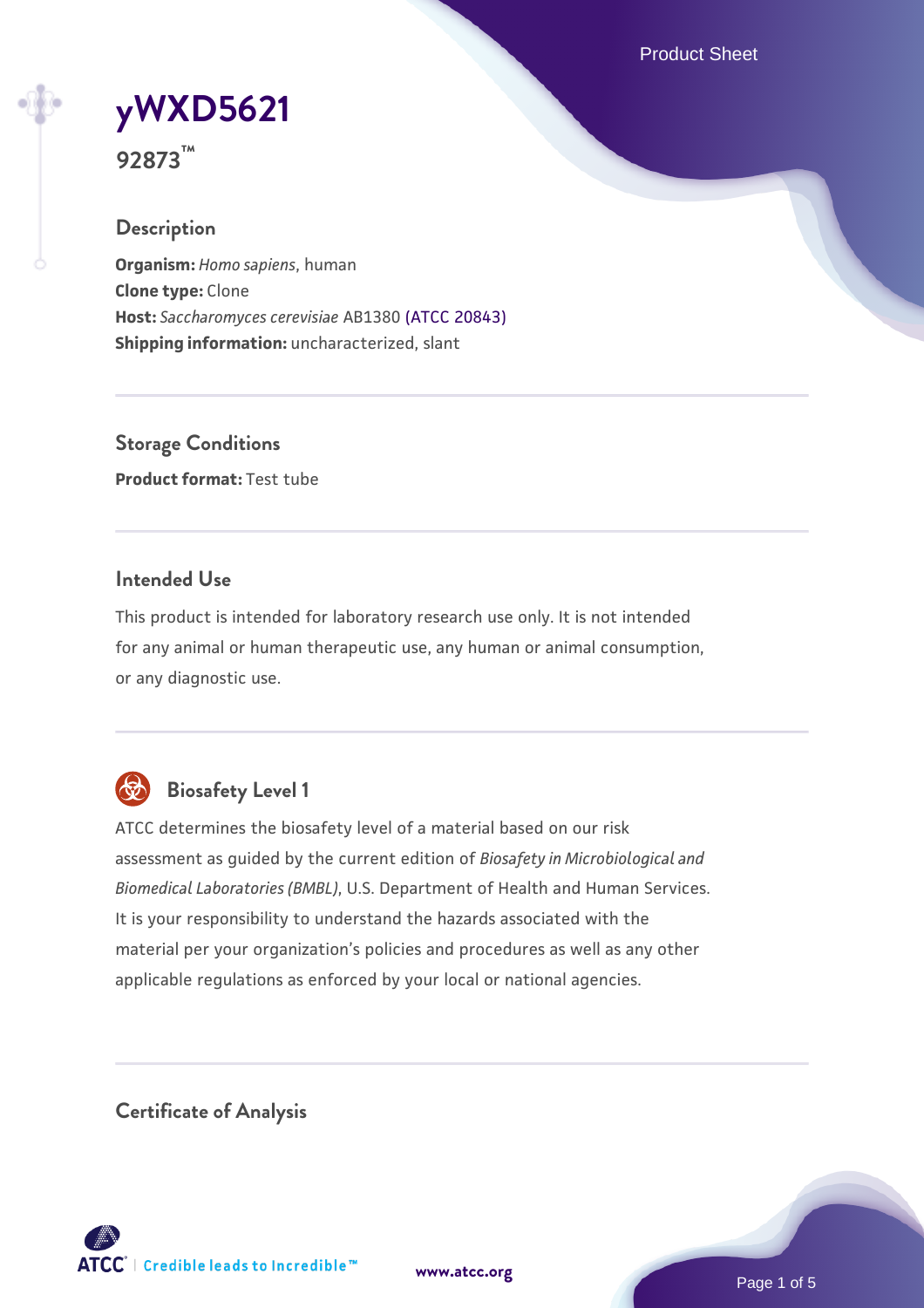# **[yWXD5621](https://www.atcc.org/products/92873)** Product Sheet **92873**

For batch-specific test results, refer to the applicable certificate of analysis that can be found at www.atcc.org.

## **Insert Information**

**Type of DNA:** genomic **Genome:** Homo sapiens **Chromosome:** X X pter-q27.3 **Gene name:** DNA Segment, single copy **Gene product:** DNA Segment, single copy [DXS4569] **Gene symbol:** DXS4569 **Contains complete coding sequence:** Unknown **Insert end:** EcoRI

## **Vector Information**

**Construct size (kb):** 305.0 **Intact vector size:** 11.454 **Vector name:** pYAC4 **Type of vector:** YAC **Host range:** *Saccharomyces cerevisiae*; *Escherichia coli* **Vector information:** other: telomere, 3548-4235 other: telomere, 6012-6699 Cross references: DNA Seq. Acc.: U01086 **Cloning sites:** EcoRI **Markers:** SUP4; HIS3; ampR; URA3; TRP1 **Replicon:** pMB1, 7186-7186; ARS1, 9632-10376

# **Growth Conditions**

**Medium:** 



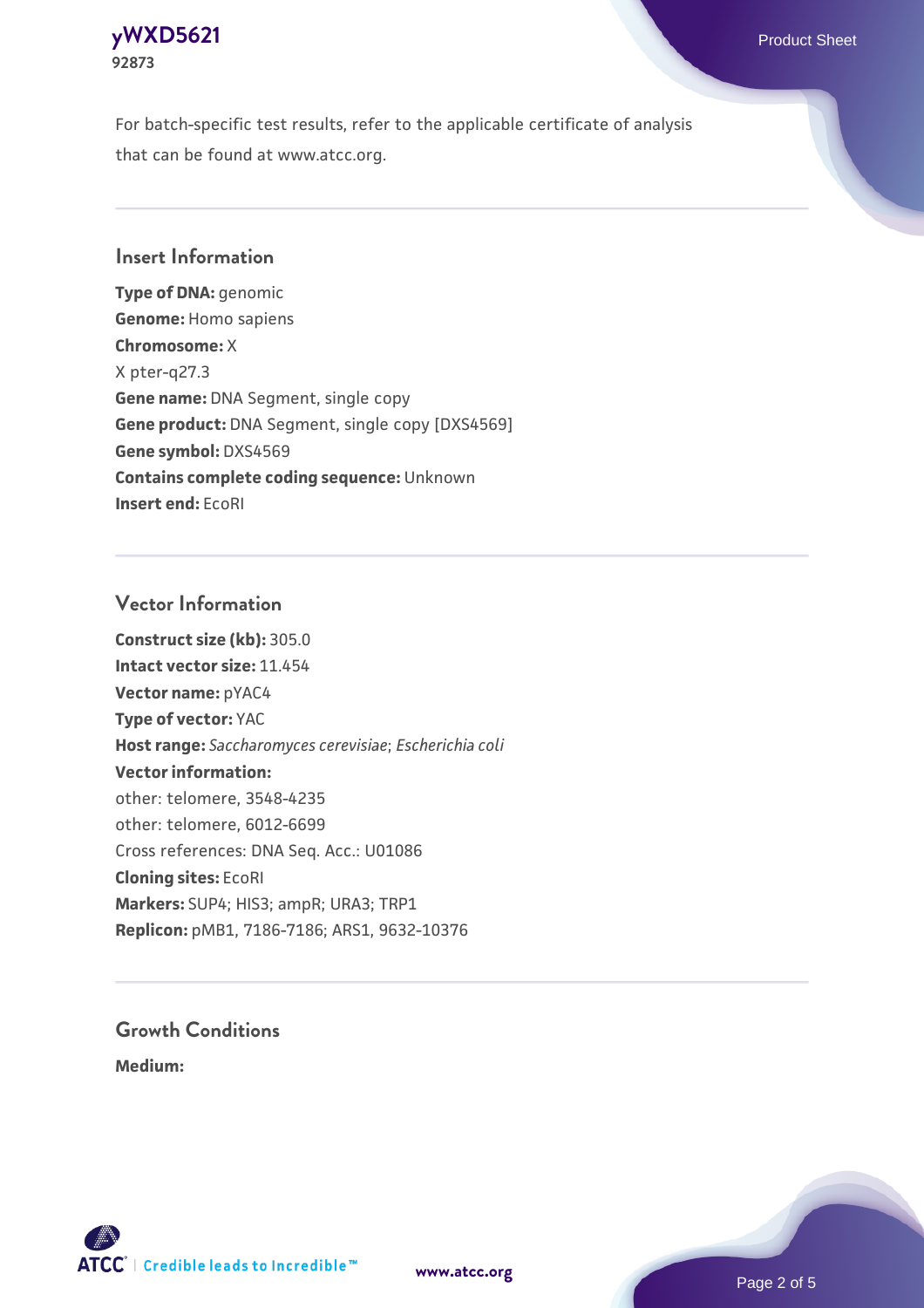#### **[yWXD5621](https://www.atcc.org/products/92873)** Product Sheet **92873**

[ATCC Medium 1245: YEPD](https://www.atcc.org/-/media/product-assets/documents/microbial-media-formulations/1/2/4/5/atcc-medium-1245.pdf?rev=705ca55d1b6f490a808a965d5c072196) **Temperature:** 30°C

#### **Notes**

More information may be available from ATCC (http://www.atcc.org or 703- 365-2620).

# **Material Citation**

If use of this material results in a scientific publication, please cite the material in the following manner: yWXD5621 (ATCC 92873)

# **References**

References and other information relating to this material are available at www.atcc.org.

# **Warranty**

The product is provided 'AS IS' and the viability of ATCC® products is warranted for 30 days from the date of shipment, provided that the customer has stored and handled the product according to the information included on the product information sheet, website, and Certificate of Analysis. For living cultures, ATCC lists the media formulation and reagents that have been found to be effective for the product. While other unspecified media and reagents may also produce satisfactory results, a change in the ATCC and/or depositor-recommended protocols may affect the recovery, growth, and/or function of the product. If an alternative medium formulation or reagent is used, the ATCC warranty for viability is no longer



**[www.atcc.org](http://www.atcc.org)**

Page 3 of 5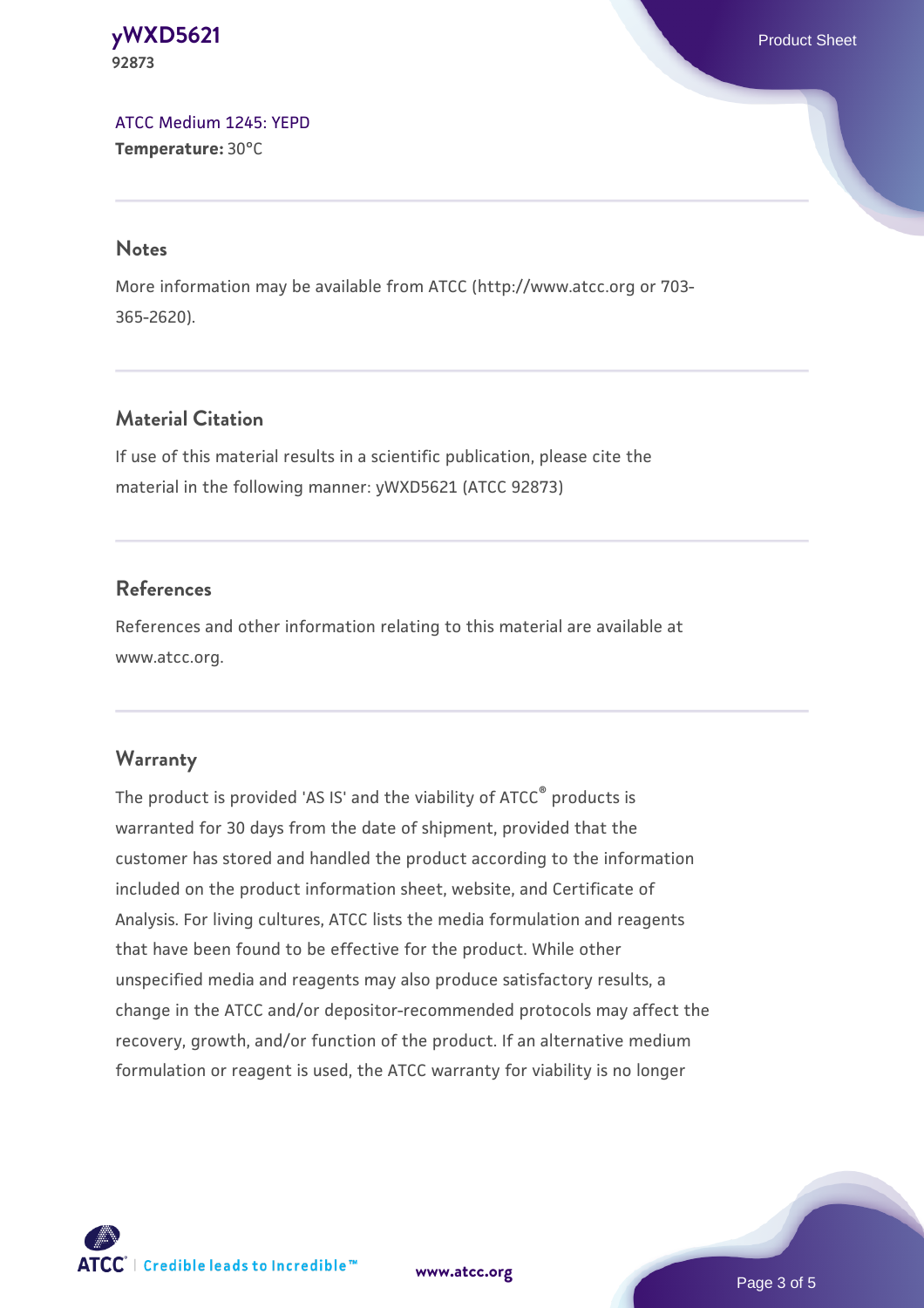**[yWXD5621](https://www.atcc.org/products/92873)** Product Sheet **92873**

valid. Except as expressly set forth herein, no other warranties of any kind are provided, express or implied, including, but not limited to, any implied warranties of merchantability, fitness for a particular purpose, manufacture according to cGMP standards, typicality, safety, accuracy, and/or noninfringement.

#### **Disclaimers**

This product is intended for laboratory research use only. It is not intended for any animal or human therapeutic use, any human or animal consumption, or any diagnostic use. Any proposed commercial use is prohibited without a license from ATCC.

While ATCC uses reasonable efforts to include accurate and up-to-date information on this product sheet, ATCC makes no warranties or representations as to its accuracy. Citations from scientific literature and patents are provided for informational purposes only. ATCC does not warrant that such information has been confirmed to be accurate or complete and the customer bears the sole responsibility of confirming the accuracy and completeness of any such information.

This product is sent on the condition that the customer is responsible for and assumes all risk and responsibility in connection with the receipt, handling, storage, disposal, and use of the ATCC product including without limitation taking all appropriate safety and handling precautions to minimize health or environmental risk. As a condition of receiving the material, the customer agrees that any activity undertaken with the ATCC product and any progeny or modifications will be conducted in compliance with all applicable laws, regulations, and guidelines. This product is provided 'AS IS' with no representations or warranties whatsoever except as expressly set forth herein and in no event shall ATCC, its parents, subsidiaries, directors, officers, agents, employees, assigns, successors, and affiliates be liable for indirect, special, incidental, or consequential damages of any kind in connection with or arising out of the customer's use of the product. While reasonable effort is made to ensure authenticity and reliability of materials on deposit, ATCC is not liable for damages arising from the misidentification or



**[www.atcc.org](http://www.atcc.org)**

Page 4 of 5